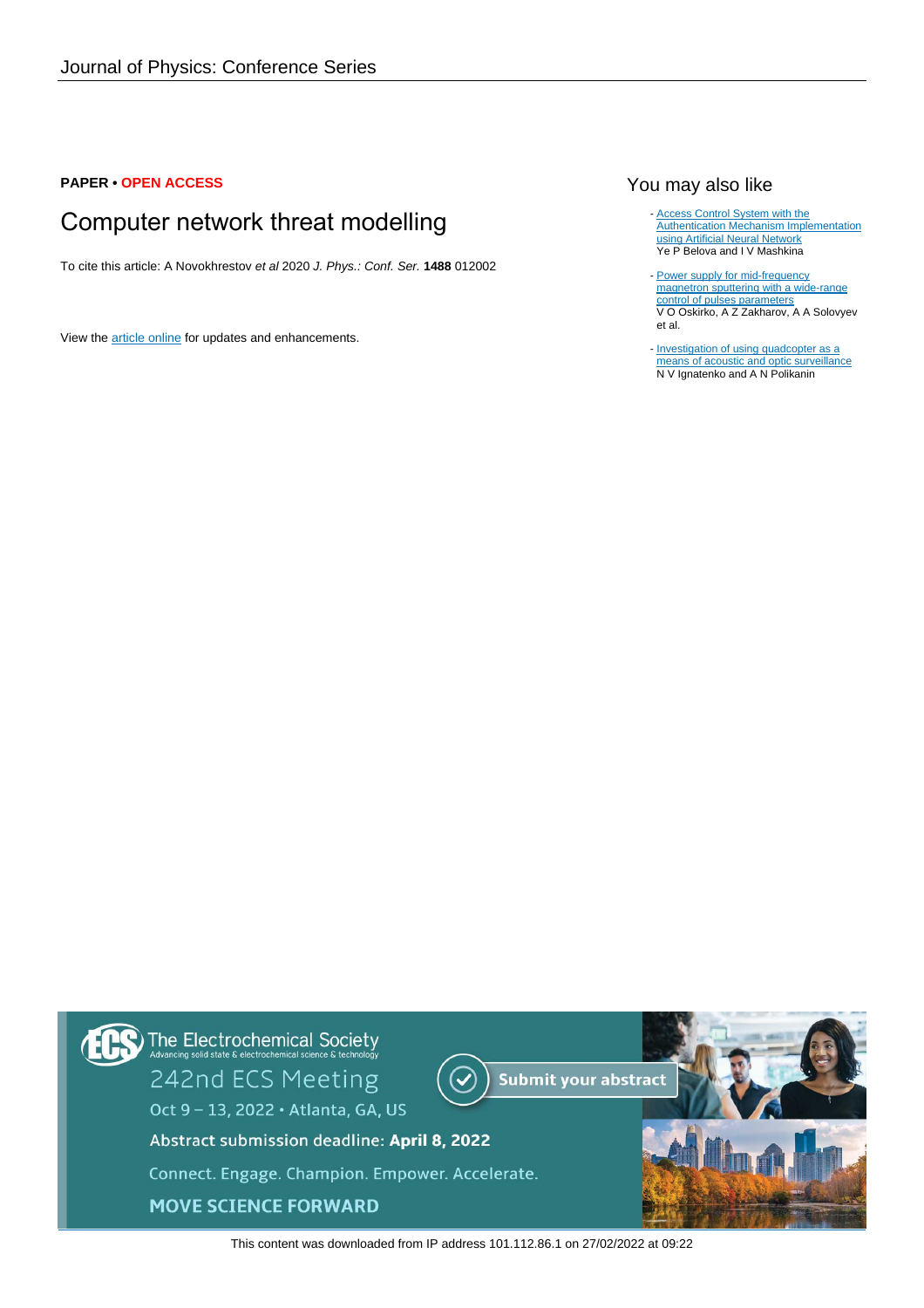# **Computer network threat modelling**

**A Novokhrestov, A Konev, A Shelupanov and A Buymov**

Tomsk State University of Control Systems and Radioelectronics, 40 Lenina Pr., 634050 Tomsk, Russia

E-mail: nak@fb.tusur.ru

**Abstract.** The paper discusses methods for constructing threat models of information systems and computer networks. The disadvantages of existing approaches are highlighted. The authors propose an approach to building a computer network model, as well as describing threats to information and the system. The proposed approach takes into account the identified shortcomings of existing solutions and is aimed at reducing the impact of the subjective opinion of an expert when compiling lists of threats.

#### **1. Introduction**

Continuous development of information technologies and, in particular, computer networks entails the emergence of new types of threats [1]. According to a study by Positive Technologies, in 2018, as part of an external penetration testing, the network perimeter of 92 percent of companies was breached [2]. Moreover, new technologies appear, such as the Internet of things, and the issues of ensuring their security cannot be ignored [3, 4].

Ensuring network security plays a significant role for any organization, although the resources allocated to security can vary significantly. This affects not only the quality of technical equipment, but also the qualifications of specialists working in the organization. The professional level, as well as the subjective opinion of the expert when using existing approaches to describing threats, significantly affects the final result [5].

Thus, the task of developing an effective methodology for describing threats to information security is relevant. The main requirement for such a technique is to minimize the influence of a professional level and the subjective opinion of an expert assessing security.

Currently, the creation of such a technique is carried out at Tomsk University of Control Systems and Radioelectronics as part of the creation of a comprehensive approach to assessing the security of the information systems [6]. In the course of work, the following tasks were identified that needed to be solved:

1. It is necessary to analyze existing computer network models and approaches to building threat models used in compiling threat lists.

2. Develop a computer network model that allows to describe the structure of the system at a level of detail sufficient to compile a list of threats.

3. Develop a computer network threat model that takes into account the maximum possible number of threats.

4. Using the developed models, create a methodology that allows you to put these models into practice to determine lists of threats to real systems.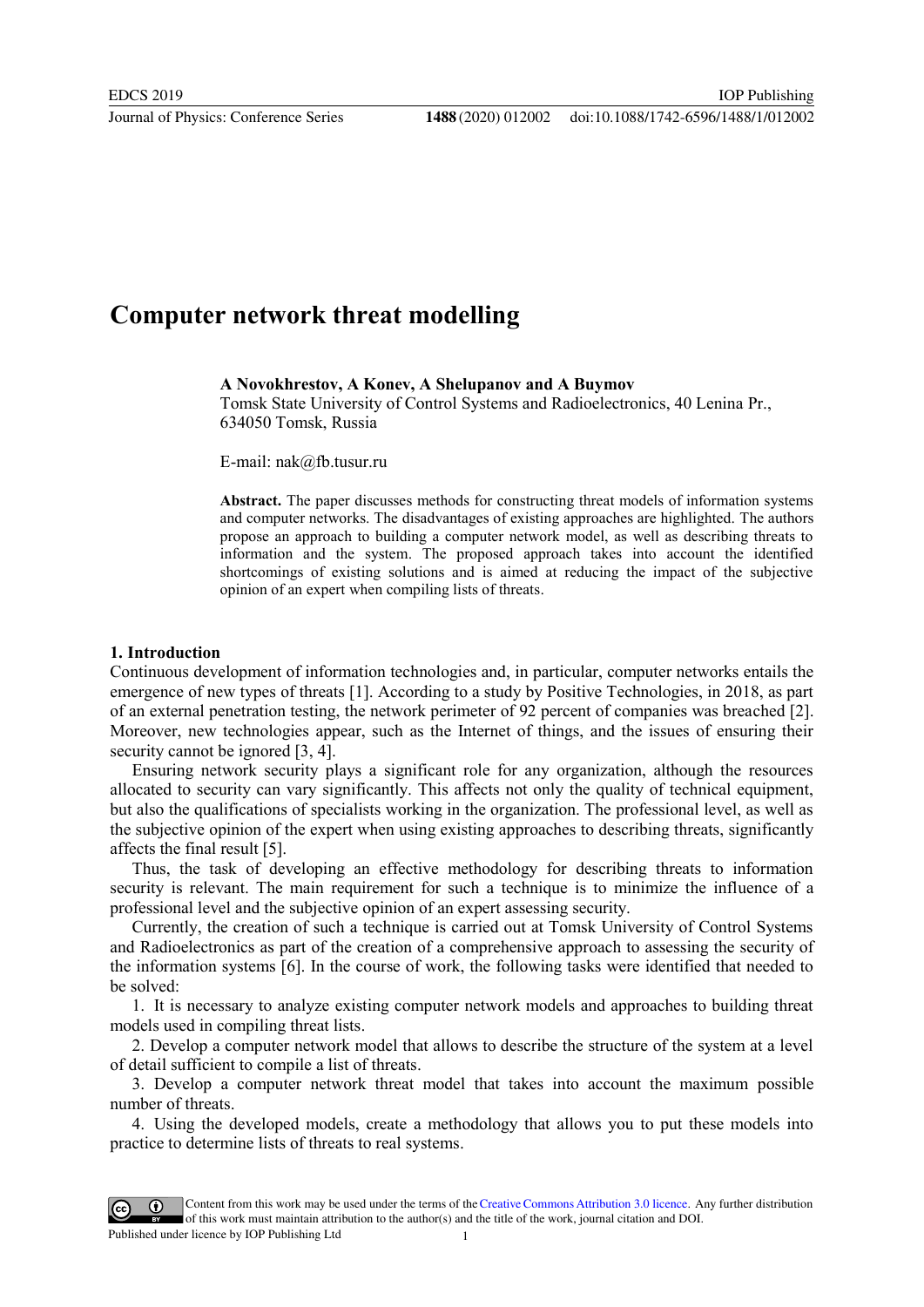This article discusses existing approaches to describing threats and describes proposed models for identifying threats to the security of information and systems. Currently, the aim of the study is to increase the number of identified threats. At the same time, issues of determining the relevance of threats and further risk analysis remain outside the scope of work.

#### **2. Literature Review**

Existing approaches to identifying and classifying threats can in turn be classified in many ways. So, in [7] methods for constructing threat models are distinguished as based on a description of an attacker, a description of attacked resources, or a description of software. This classification includes the STRIDE threat model [8], privacy tools, attack trees, and attack libraries.

In [9], the authors consider the threat classification problem and various approaches to its solution. They divide the methods for classifying threats into two main groups:

1. Based on attack methods;

2. Based on the impacts of threats.

We cannot ignore the fact that the concepts of "classification of threats" and "modeling of threats" in the context of different works can differ. By classification is meant a description of the characteristics of threats [9]. Threat modeling involves defining a list of security threats used to assess risks [10].

Threat classification methods are often used in the threat modeling process. If there is a classification, it is easier for a specialist to navigate the existing threats. This approach to threat modeling is considered high-level. However, using only the classification of threats, it is difficult to obtain a detailed list of threats that can be used to build a protection system. An example of such an approach is [11].

Approaches in which threats are described in detail are considered low-level. They can be based on the list of attacks [12, 13] or the list of attack scenarios [14]. Some approaches come down to analysis of exploitation of vulnerabilities in the system [15]. The problem with low-level approaches is the frequent confusion of the concepts of threat, attack and vulnerability.

In [16], the authors proposed an approach that has the features of a high and low level approach. The work is aimed at describing the impact of the class of threats, and not the impact of the threat, since the threat changes over time. However, the presented version lacks formalization for its effective application in practice.

The lack of formalization is a problem in many works, which leads to the possibility of ambiguous interpretation of approaches. Existing works aimed at formalization consider attacks rather than threats [17]. For formalization, the mathematical apparatus of graph theory is usually used.

We should also mention the work related to threat modeling for IoT systems. Most approaches are based on considering possible attacks on the system. For example, Uzunov et al. rely in their studies on a two-level systematics of threats. The first level of taxonomy includes the following threats: Identity attacks, Network communication attacks, Network protocol attacks, Passing illegal data, Stored data attacks, Remote information inference, Loss of accountability, Uncontrolled operations. The second level of taxonomy includes Cryptography attacks, Countermeasure design, Configuration and administration. In [18], the authors put forward a basic systematics of threats to distributed systems and discuss patterns of specializations and concretizations, as well as build a separate taxonomy for peer-to-peer systems.

In [19], the analysis of threat models is aimed at creating a base of requirements for determining the conditions necessary for the successful implementation of attacks on the system and calculating the consequences. The authors of the article also determine the best practices for the design of secure sensor networks of SCADA systems.

Based on the analysis of work on modeling threats to information systems, a list of key shortcomings of existing approaches was compiled that need to be addressed: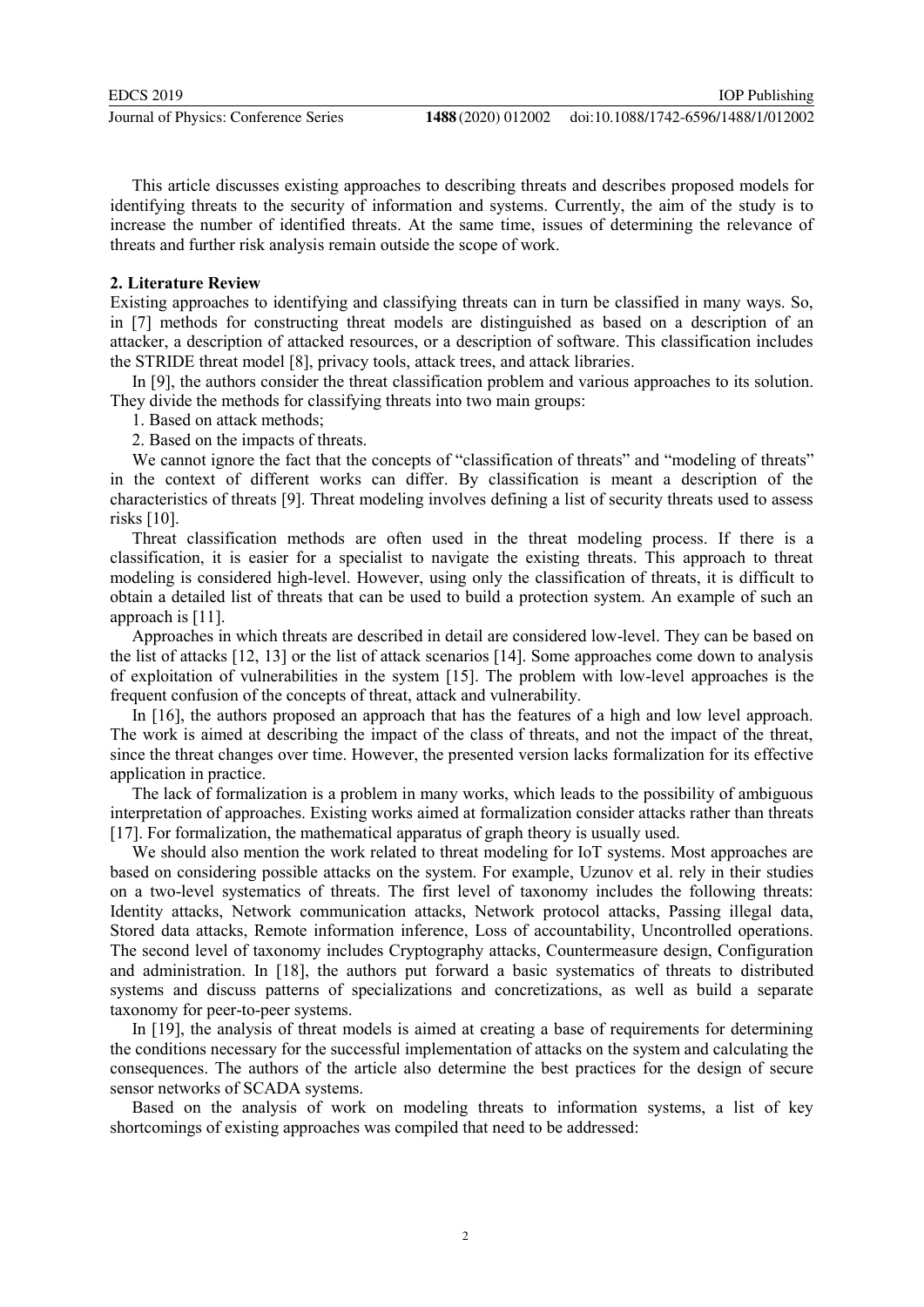1. Inconsistent description of threats within the same model. Within the framework of one threat model, at one level of abstraction, there can exist a generalized description of threats, as well as a description of particular cases that can be included in general.

2. Lack of separation of threats into those aimed at the system and aimed at information. None of them explicitly describe threats to the information system. All attention is paid to security threats of information processed in the information system.

3. Lack of repeatability. Significant influence of professional level and subjective opinion of an expert.

4. Each of the considered models can take into account certain threats that are not described in others.

# **3. Proposed approach**

The approach to building a protection system based on protection against threats allows us to consider the structure of the protection system at the level of "Type of threat - Type of line of defense". Then the classification of methods and means of protection is reduced to the following types, presented in Figure 1:

1. Protection of information and its carriers from threats to confidentiality, integrity and availability;

2. Protection of information system elements, including software and hardware for information protection, and their settings from threats to confidentiality and integrity;

3. Protection responsible for monitoring the implementation of the rules for working with protected information and software and hardware protection.



**Figure 1.** An approach to structuring an information security system.

#### *3.1. Model of threats to information*

On any of the elements of the elementary information flow, and therefore on the information, any of three types of unauthorized influence may be exerted: destruction, distortion, substitution. It should be noted that the information flow has two vertexes, and the impact can be exerted on any of them.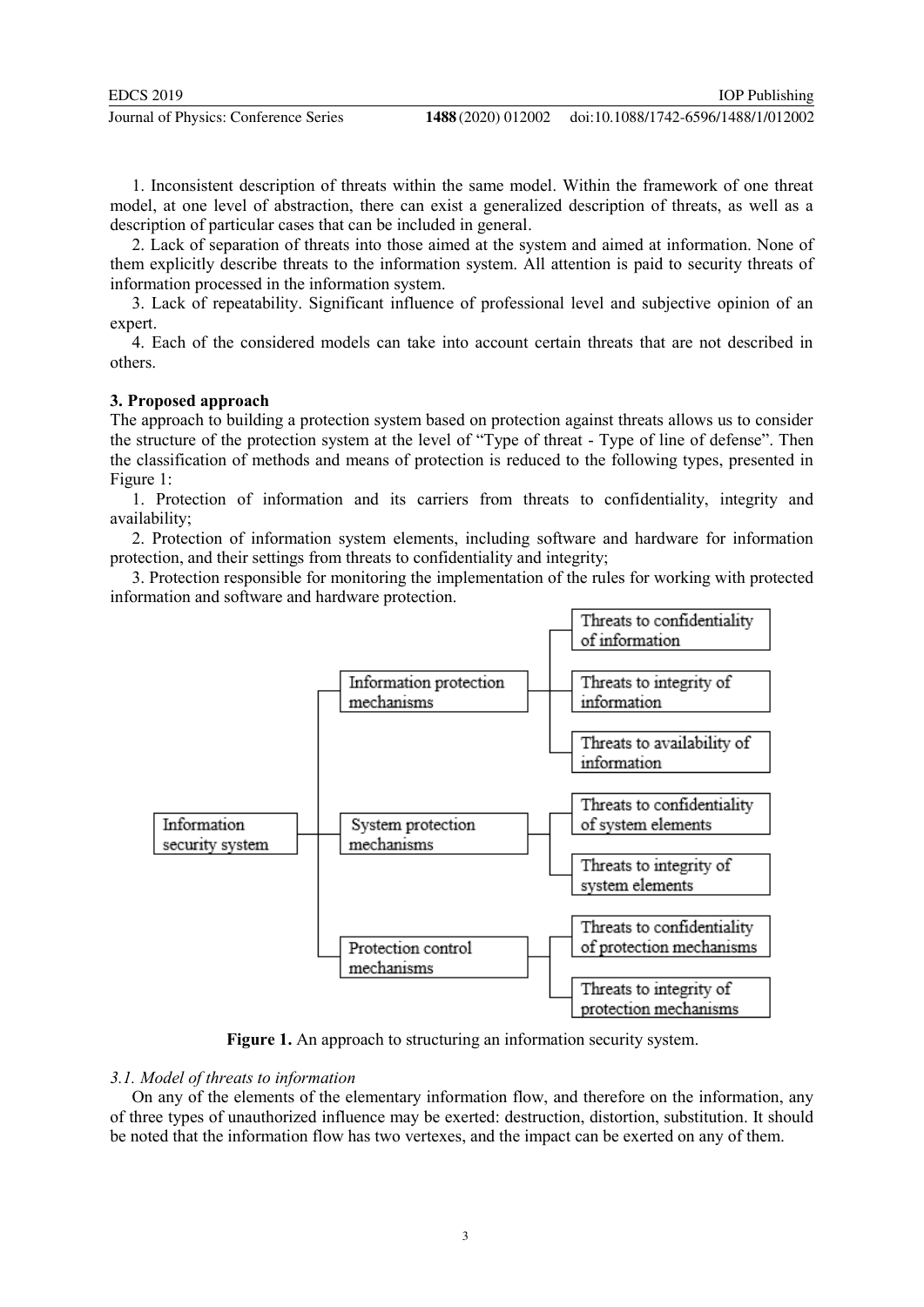With regard to confidentiality, by definition its violation does not imply a violation of integrity or accessibility, although it may lead to this. Confidentiality violation occurs when replacing any of the elements.

Thus, having analyzed all possible types of impact on the information flow, it is possible to build many classes of information threats, presented in table 1.

|                                                      | Threats to the elements                           | Threats to channels             |
|------------------------------------------------------|---------------------------------------------------|---------------------------------|
| Classes of threats to the confidentiality            |                                                   |                                 |
|                                                      | Replacing either of the two vertexes              |                                 |
| 2.                                                   |                                                   | Channel substitution            |
| 3.                                                   |                                                   | Channel listening               |
| Classes of threats to the integrity and availability |                                                   |                                 |
|                                                      | Destruction of information at one of the vertexes | Channel destruction             |
|                                                      | Distortion of information at one of the vertexes  | Channel distortion              |
| 3.                                                   | Falsification of information                      | Blocking information in channel |

**Table 1.** Information threat classes.

#### *3.2. Model of threats to system*

The approach proposed by the authors to construct a computer network model is described in detail in [20]. A computer network model based on attributive metagraphs allows you to describe computer network software components and all possible connections between them.

Only software elements of computer networks (software components of computer networks) and the relationships between them are considered. Software components in this case include application, system, and network software. Relationships are implied not only between elements located at the same level, but also indicating the nesting of one element in another. Application software operates within the operating systems that represent system software. In turn, operating systems operate within the framework of local area networks (or subnets) implemented through network software. Thus, three levels of software for computer networks are distinguished; for convenience, the levels are designated as software level, OS level, LAN level.

The proposed approach to the classification of threats and the developed threat model are based on elementary operations on metagraphs [20, 21]. A computer network is considered as a structure of interacting elements (vertices of the graph) and the connections between them (edges of the graph). Threats are understood as an unauthorized change in the structure of a computer network (graph).

Threats to the integrity and confidentiality of computer network software are addressed. The basic operations on attributive metagraphs include: adding a vertex or edge; Removing a vertex or edge Changing the vertex or edge attribute.

Based on this, classes of threats to the integrity and confidentiality of a computer network are presented in Table 2.

|                                           | Threats to elements                                                             | Threats to links                  |
|-------------------------------------------|---------------------------------------------------------------------------------|-----------------------------------|
| Classes of threats to the integrity       |                                                                                 |                                   |
|                                           | 1. Threats of addition an element                                               | Threats of addition a link        |
|                                           | Threats of removal an element                                                   | Threats of removal a link         |
|                                           | Threats of substitution an element                                              | Threats of substitution a link    |
|                                           | 4. Threats of changing element settings                                         | Threats of changing link settings |
| Classes of threats to the confidentiality |                                                                                 |                                   |
|                                           | Threats of an element name disclosure                                           | Threats of a link name disclosure |
| 2.                                        | Threats of an element settings disclosure Threats of a link settings disclosure |                                   |

**Table 2.** Computer network threat classes.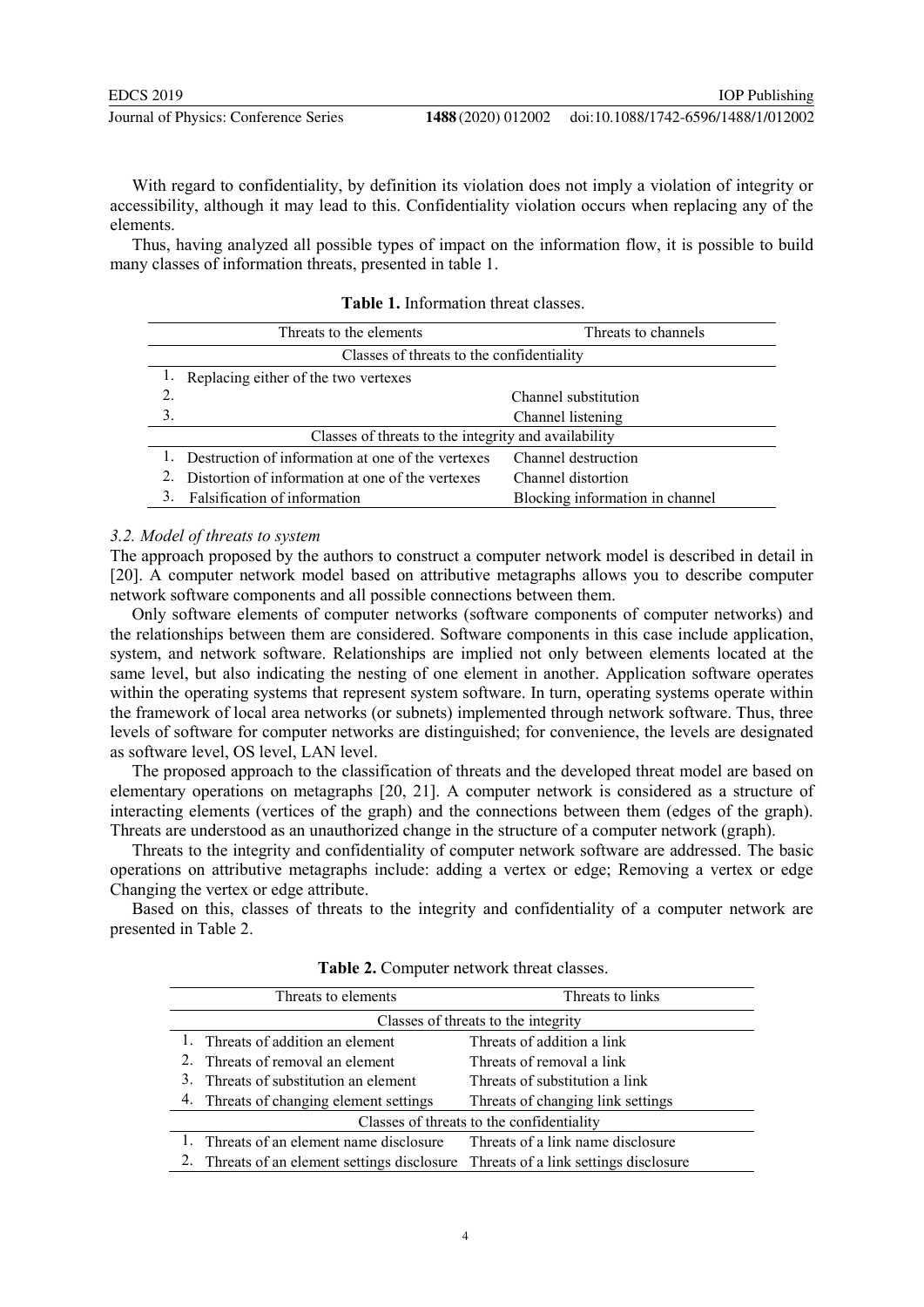## *3.3. Model of threats to protection system*

Management of the information security system implies the regulation of the stages of the life cycle by compiling organizational documentation. In this case, by "organizational documentation" is meant not a document, but the rules fixed in it. Thus, typical threats are aimed at managing processes of information protection system components (firmware, regulatory documents and personnel) from the point of view of incorrect development or application of these rules. The approach to addressing threats to the management of protection systems is based on the Deming cycle, since this constant range of actions is aimed at improving processes. The Deming cycle presents an action algorithm consisting of the following stages:

- design stage;
- stage of implementation;
- stage of control;
- stage of adjustment.

At each stage of the cycle, the corresponding threats to the control processes of the protection systems were considered and typical threats were identified (Table 3).

**Table 3.** Typical threats arising at the stages of the life cycle of a protection system.

| Integrity threats                                                                   | Confidentiality threats                                                                                                     |
|-------------------------------------------------------------------------------------|-----------------------------------------------------------------------------------------------------------------------------|
| Incorrect development of process                                                    | Disclosure of information on the features of                                                                                |
| regulations                                                                         | the development of process regulations                                                                                      |
| Incorrect execution of process regulations                                          | Disclosure of the rules of work specified in the<br>regulations                                                             |
| Incorrect organization of control over the<br>implementation of process regulations | Disclosure of information on the principles of<br>organization of control over the<br>implementation of process regulations |
| Incomplete correction of possible errors<br>found in the process regulation         | Disclosure of information on detected errors<br>found in the process regulations and rules for<br>their correction          |

# **4. Conclusions**

In the course of the analysis of existing approaches to the description of threats to information systems and, in particular, computer networks and the Internet of things, a list of shortcomings was drawn up that needed to be addressed. In this paper, in addition to the information and system threat models described in previous publications, a threat model for the protection system is added. The general approach to constructing a protection system based on the separation of protection mechanisms into information protection mechanisms, system protection mechanisms and protection control mechanisms is also briefly described.

The approach proposed by the authors makes it possible to reduce the influence of the expert's professional level and his subjectivity in compiling lists of threats. Currently, this approach is used to describe threats to an automated system for commercial accounting of energy resources [22] and to describe threats to Internet of things systems [3]. The application of the proposed approach in both cases made it possible to identify threats that were previously missed by experts in the process of compiling threat models using other methods.

# **References**

This research was funded by the Ministry of Science and Higher Education of Russia, Government Order for 2020–2022, project no. FEWM-2020-0037 (TUSUR).

#### **References**

[1] Internet Security Threat Report (ISTR) 2019. Symantec. Available online: https://www.symantec.com/security-center/threat-report (accessed on 12 December 2019).